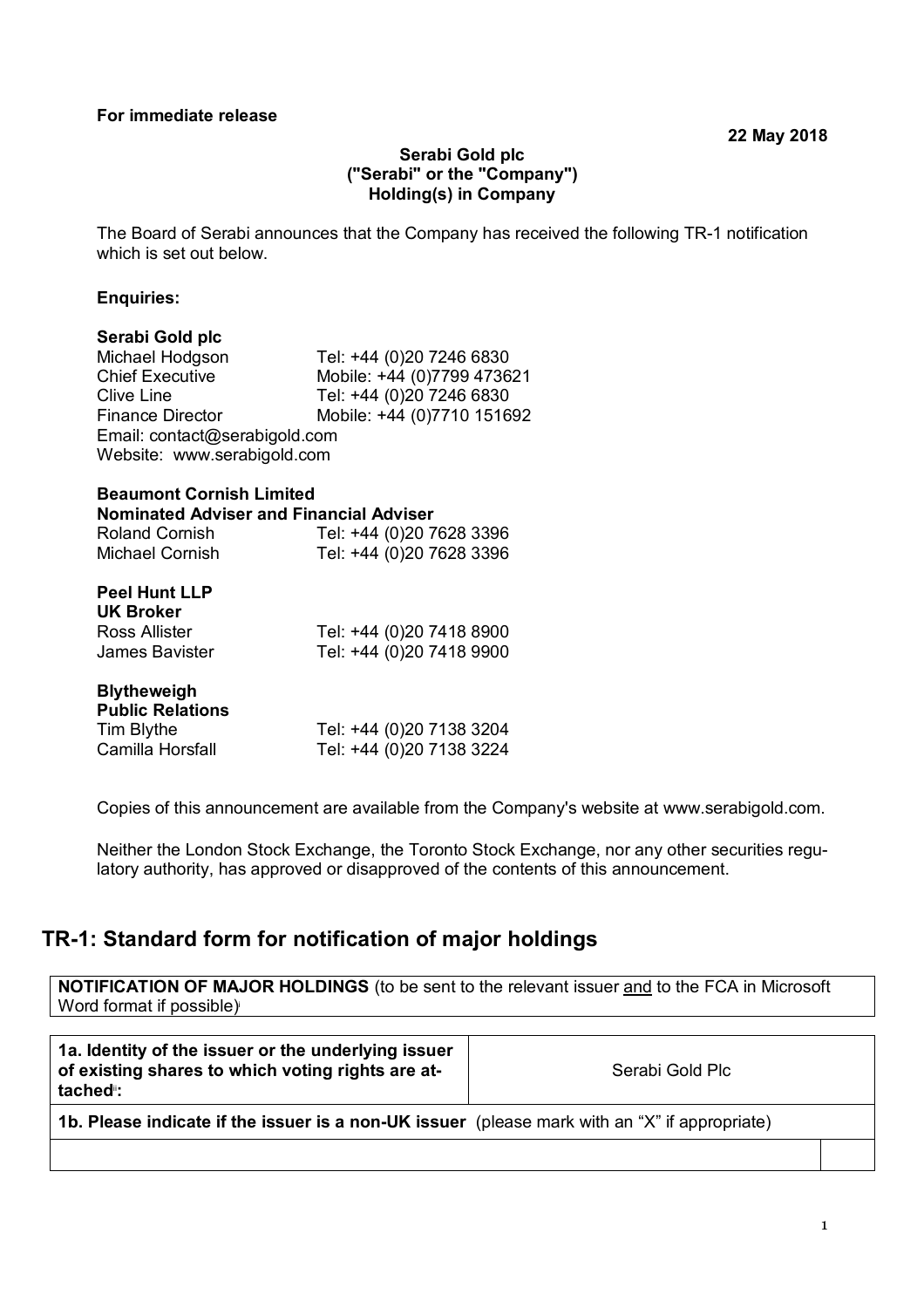| <b>2. Reason for the notification</b> (please mark the appropriate box or boxes with an "X") |                                                                                                 |   |  |
|----------------------------------------------------------------------------------------------|-------------------------------------------------------------------------------------------------|---|--|
| An acquisition or disposal of voting rights                                                  |                                                                                                 | X |  |
| An acquisition or disposal of financial instruments                                          |                                                                                                 |   |  |
| An event changing the breakdown of voting rights                                             |                                                                                                 |   |  |
| Other (please specify)":                                                                     |                                                                                                 |   |  |
| 3. Details of person subject to the notification obligation <sup>®</sup>                     |                                                                                                 |   |  |
| Name                                                                                         | City Financial Investment Company Limited                                                       |   |  |
| City and country of registered office (if applicable)<br>London, United Kingdom              |                                                                                                 |   |  |
| 4. Full name of shareholder(s) (if different from $3.$ )                                     |                                                                                                 |   |  |
| Name                                                                                         | BNY Mellon Trust and Depositary as Trustee to the<br><b>City Financial Absolute Equity Fund</b> |   |  |
| City and country of registered office (if applicable)                                        | London, United Kingdom                                                                          |   |  |
| 5. Date on which the threshold was crossed or<br>reached <sup>*</sup> :                      | 15/05/2018                                                                                      |   |  |
| 6. Date on which issuer notified (DD/MM/YYYY):                                               | 21/05/2018                                                                                      |   |  |
|                                                                                              |                                                                                                 |   |  |

## **7. Total positions of person(s) subject to the notification obligation**

|                                                                                    | % of voting rights at-<br>tached to shares (to-<br>tal of $8. A$ ) | % of voting rights<br>through financial instru-<br>ments<br>(total of 8.B $1 + 8.B 2$ ) | Total of both in %<br>$(8.A + 8.B)$ | Total number of<br>voting rights of is-<br><b>suer</b> <sup>vii</sup> |
|------------------------------------------------------------------------------------|--------------------------------------------------------------------|-----------------------------------------------------------------------------------------|-------------------------------------|-----------------------------------------------------------------------|
| Resulting situation<br>on the date on which<br>threshold was<br>crossed or reached | 5.00                                                               | 0                                                                                       | 5.00                                | 1,175,281,434                                                         |
| Position of previous<br>notification (if<br>applicable)                            |                                                                    |                                                                                         |                                     |                                                                       |

### **8. Notified details of the resulting situation on the date on which the threshold was crossed or reached**viii

### **A: Voting rights attached to shares**

| Class/type of<br>shares | Number of voting rightsix                                     |                                                                       | % of voting rights                                            |                                                                |
|-------------------------|---------------------------------------------------------------|-----------------------------------------------------------------------|---------------------------------------------------------------|----------------------------------------------------------------|
| ISIN code (if possible) | <b>Direct</b><br>(Art 9 of Directive<br>2004/109/EC) (DTR5.1) | <b>Indirect</b><br>(Art 10 of Directive<br>2004/109/EC)<br>(DTR5.2.1) | <b>Direct</b><br>(Art 9 of Directive<br>2004/109/EC) (DTR5.1) | Indirect<br>(Art 10 of Directive<br>2004/109/EC)<br>(DTR5.2.1) |
| GB00B4T0YL77            | 58,800,000                                                    | 0                                                                     | 5.00                                                          | 0                                                              |
|                         |                                                               |                                                                       |                                                               |                                                                |
|                         |                                                               |                                                                       |                                                               |                                                                |
| <b>SUBTOTAL 8. A</b>    |                                                               | 58,800,000                                                            | 5.00                                                          |                                                                |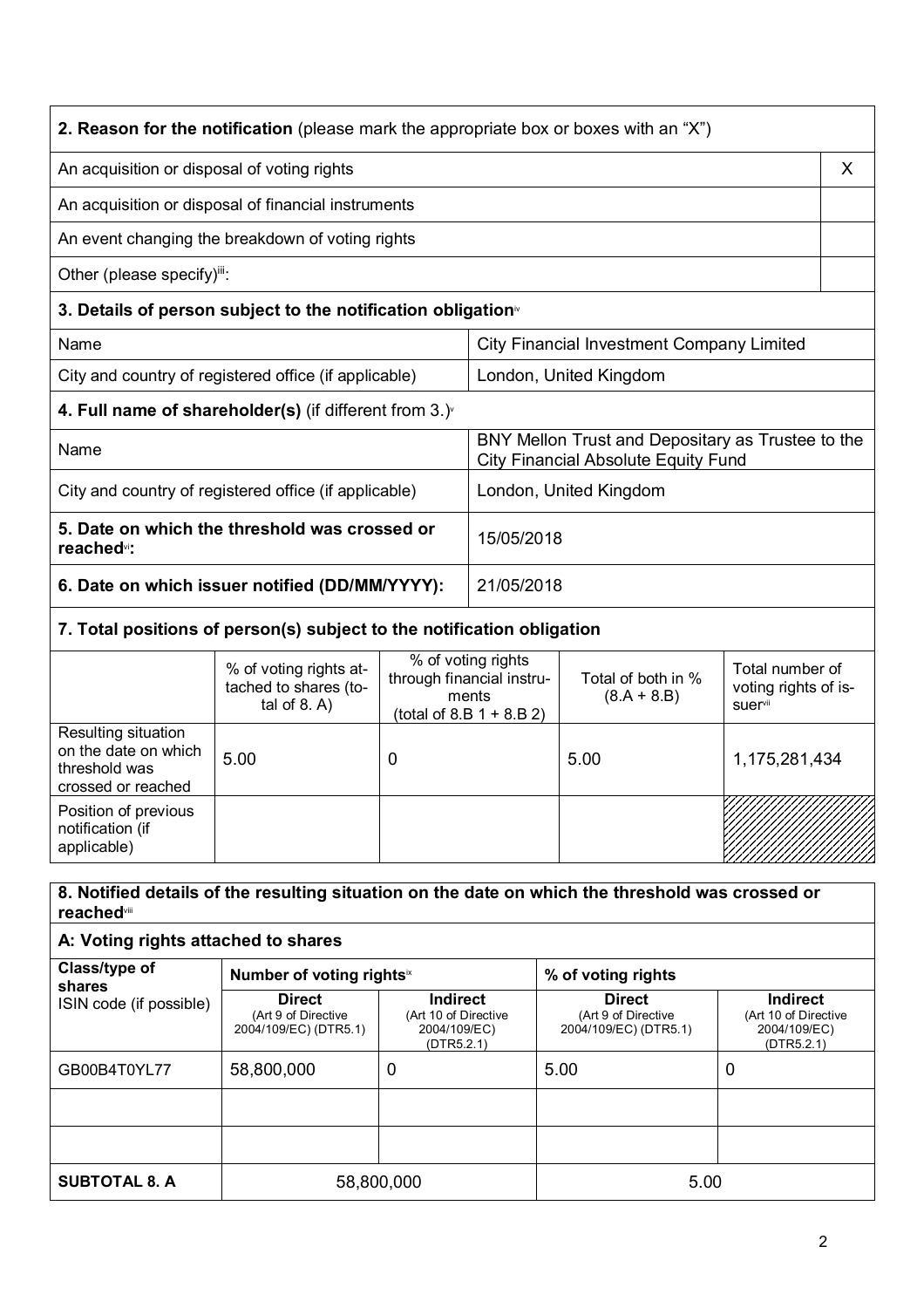| B 1: Financial Instruments according to Art. 13(1)(a) of Directive 2004/109/EC (DTR5.3.1.1 (a)) |                                      |                                         |                                                                                                        |                    |
|-------------------------------------------------------------------------------------------------|--------------------------------------|-----------------------------------------|--------------------------------------------------------------------------------------------------------|--------------------|
| Type of financial in-<br>strument                                                               | <b>Expiration</b><br>$date^{\times}$ | Exercise/<br><b>Conversion Periodxi</b> | <b>Number of voting rights</b><br>that may be acquired if<br>the instrument is<br>exercised/converted. | % of voting rights |
|                                                                                                 |                                      |                                         |                                                                                                        |                    |
|                                                                                                 |                                      |                                         |                                                                                                        |                    |
|                                                                                                 |                                      |                                         |                                                                                                        |                    |
|                                                                                                 |                                      | <b>SUBTOTAL 8. B 1</b>                  |                                                                                                        |                    |

#### **B 2: Financial Instruments with similar economic effect according to Art. 13(1)(b) of Directive 2004/109/EC (DTR5.3.1.1 (b)) Type of financial instrument Expiration date**<sup>x</sup> **Exercise/ Conversion Period** xi **Physical or cash settlement**×ii **Number of voting rights % of voting rights SUBTOTAL 8.B.2**

| 9. Information in relation to the person subject to the notification obligation (please mark the<br>applicable box with an "X")                                                                                                                                                                                       |  |                                                                                                                                                                                                                                  |  |   |  |
|-----------------------------------------------------------------------------------------------------------------------------------------------------------------------------------------------------------------------------------------------------------------------------------------------------------------------|--|----------------------------------------------------------------------------------------------------------------------------------------------------------------------------------------------------------------------------------|--|---|--|
|                                                                                                                                                                                                                                                                                                                       |  | Person subject to the notification obligation is not controlled by any natural person or legal entity and does not<br>control any other undertaking(s) holding directly or indirectly an interest in the (underlying) issuerxili |  | X |  |
| <b>Full chain of controlled undertakings through which the voting rights and/or the</b><br>financial instruments are effectively held starting with the ultimate controlling natural person or legal entity <sup>xiv</sup><br>(please add additional rows as necessary)                                               |  |                                                                                                                                                                                                                                  |  |   |  |
| % of voting rights<br>% of voting rights if it<br>Total of both if it<br>through financial in-<br>equals or is higher<br>equals or is higher<br>struments if it equals<br>Name <sup>xv</sup><br>than the notifiable<br>than the notifiable<br>or is higher than the<br>threshold<br>threshold<br>notifiable threshold |  |                                                                                                                                                                                                                                  |  |   |  |
|                                                                                                                                                                                                                                                                                                                       |  |                                                                                                                                                                                                                                  |  |   |  |
|                                                                                                                                                                                                                                                                                                                       |  |                                                                                                                                                                                                                                  |  |   |  |
|                                                                                                                                                                                                                                                                                                                       |  |                                                                                                                                                                                                                                  |  |   |  |
|                                                                                                                                                                                                                                                                                                                       |  |                                                                                                                                                                                                                                  |  |   |  |